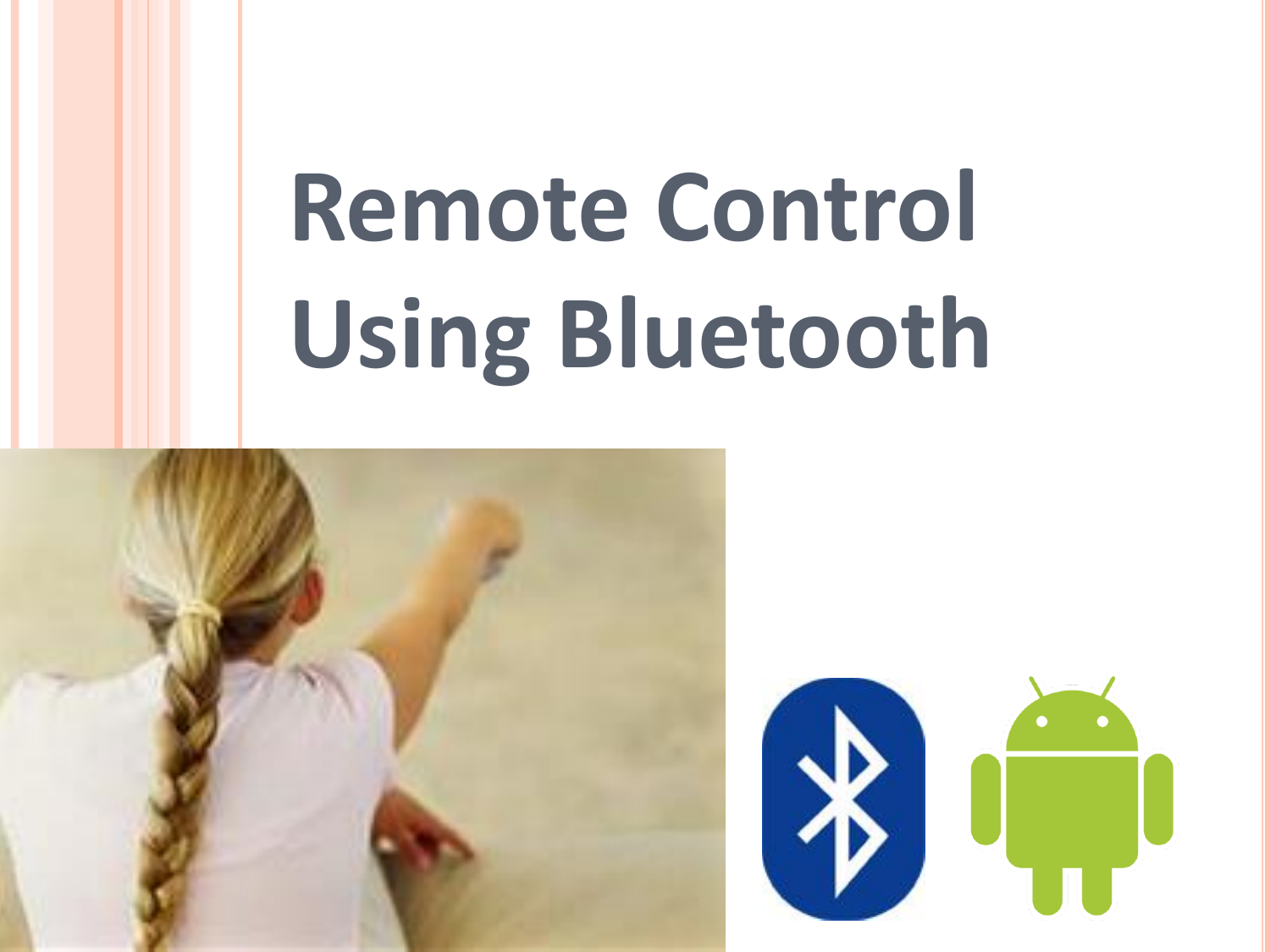#### **Remote Control Using Bluetooth Pre-Quiz**

- **1. Give two examples of electrical connections.**
- **2. What is the difference between wired and wireless connections?**

**3. What is an advantage of using wireless connections?**

**4. What is the name of the wireless electrical connection that the EV3 can make? 2**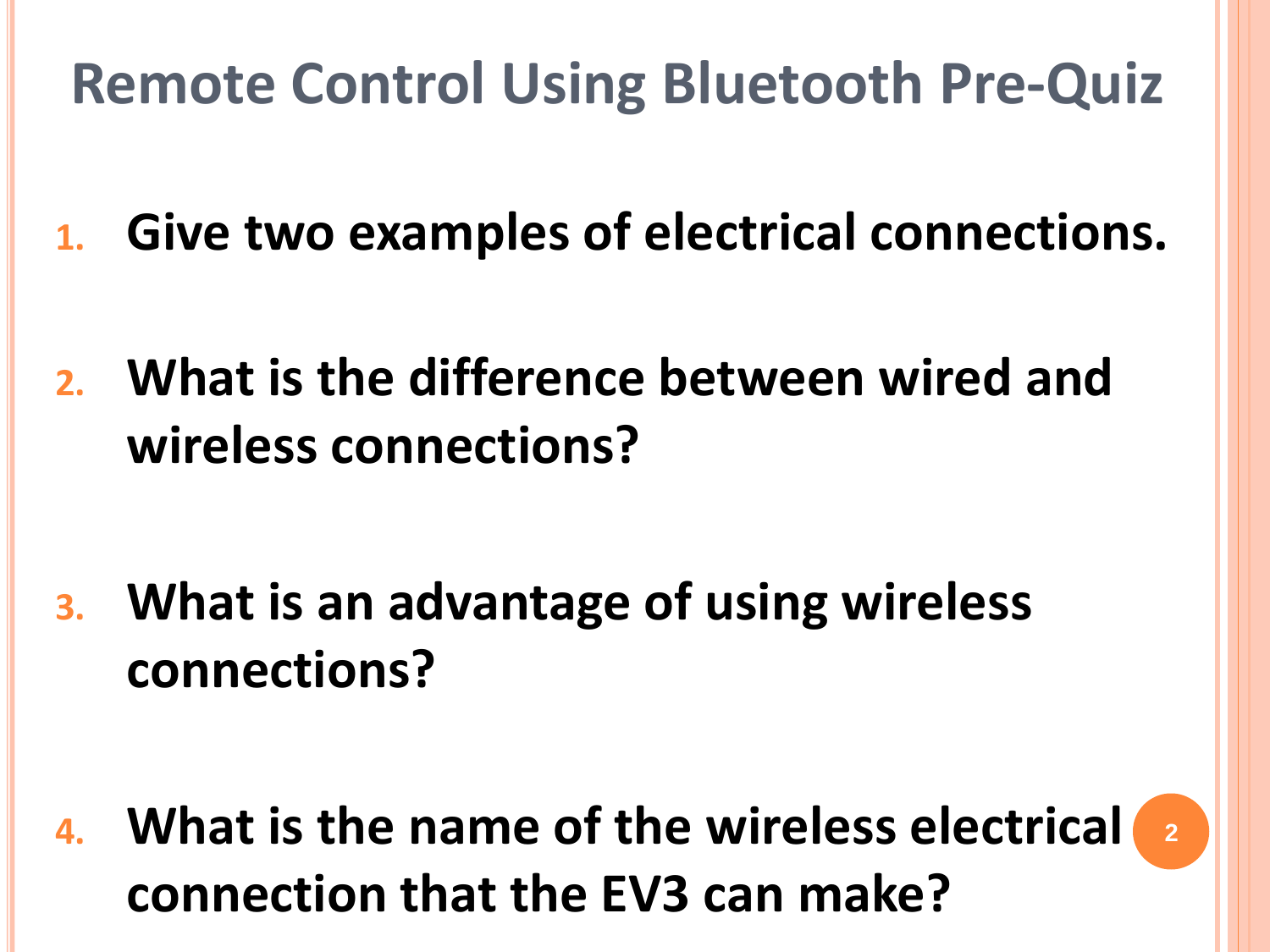#### **Remote Control Using Bluetooth Pre-Quiz Answers**

- **1. Give two examples of electrical connections. The connection between a garage door opener and a garage. The connection between an iPod and a computer.**
- **2. What is the difference between wired and wireless connections? In a wired connection, electrical signals are sent through a physical wire, while in wireless connections electrical signals are sent as waves through the air.**
- **3. What is an advantage of using wireless connections?**

**No need for wires or cables makes messaging over long distances and rough terrain no problem. No wires to break or get disconnected. Can send/receive data and control other devices from remote locations. Can send/receive messages almost instantly.**

**3. What is the name of the wireless electrical connection that the EV3 can make?** 

#### **Bluetooth**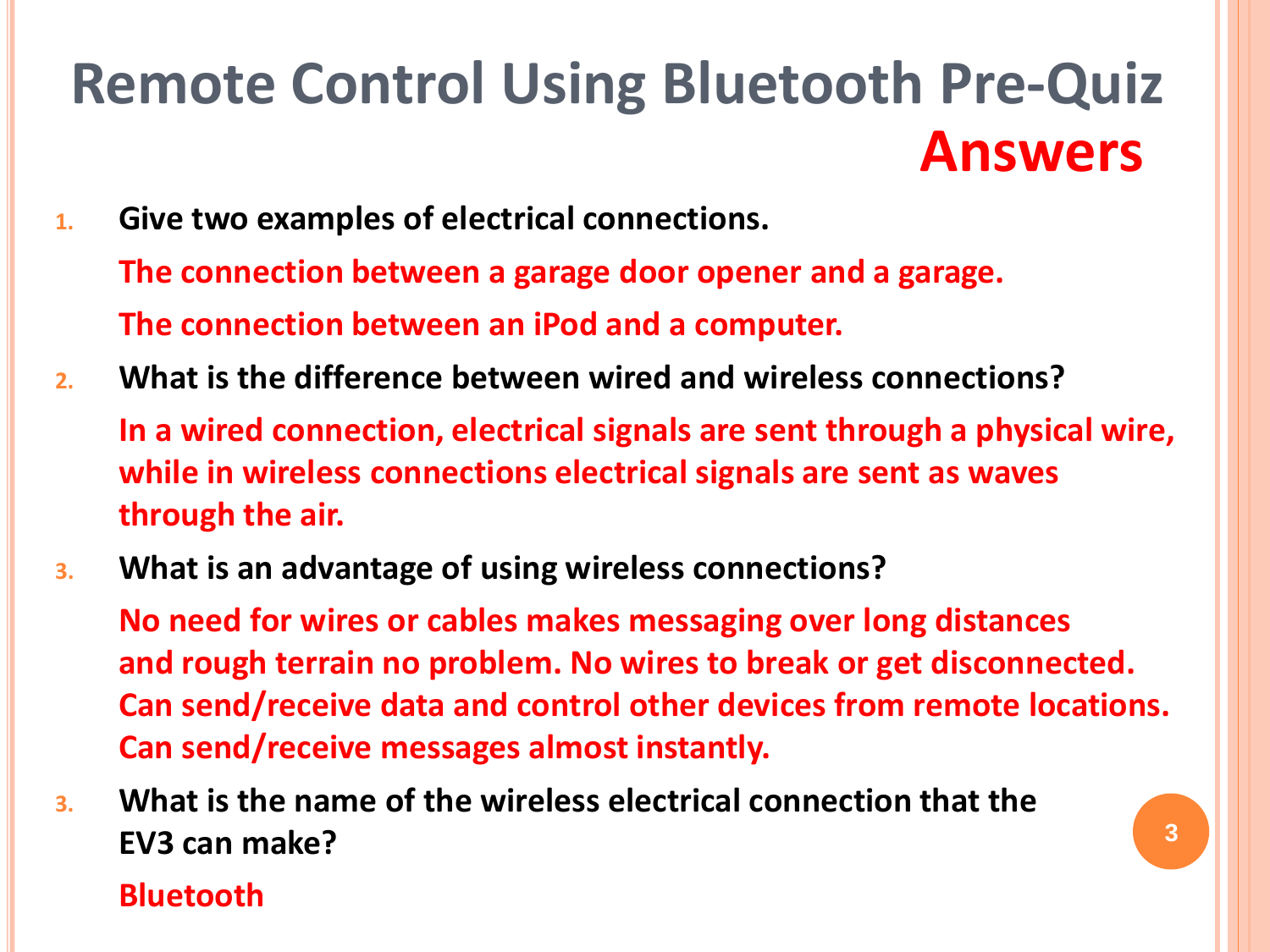## **Activity Challenge**

#### **Use a Bluetooth connection to remotely control a LEGO EV3 robot through a maze using an Android phone**

#### **Do This:**

- **Divide the class into groups of two students each.**
- **Each group needs: android phone, LEGO robot**
- **Sit at computers with LEGO software installed.ccc**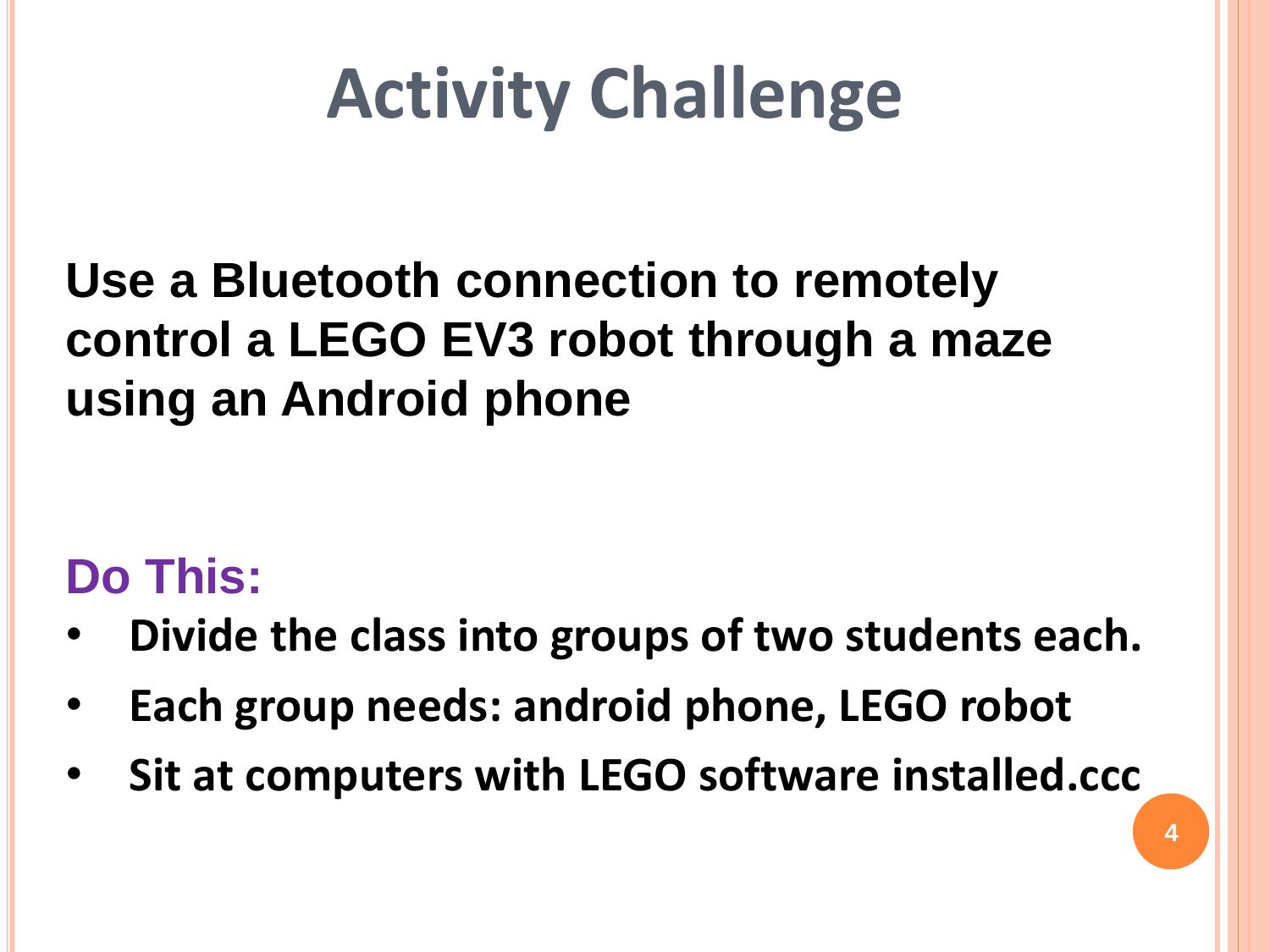#### **Instructions: Remote Control Using Bluetooth (continued)**

- **Turn on the EV3 brick and use the USB cord to plug it into the computer.**
- **Launch "LEGO MINDSTORMS EV3" on the computer.**
- **Open a new or existing program.**

**TIP: In a class with multiple EV3 bricks trying to use Bluetooth, it is very helpful to change the EV3s' names to unique names so that they are easily distinguishable from the other EV3 devices. (instructions 5 for how to do this are on the next slide)**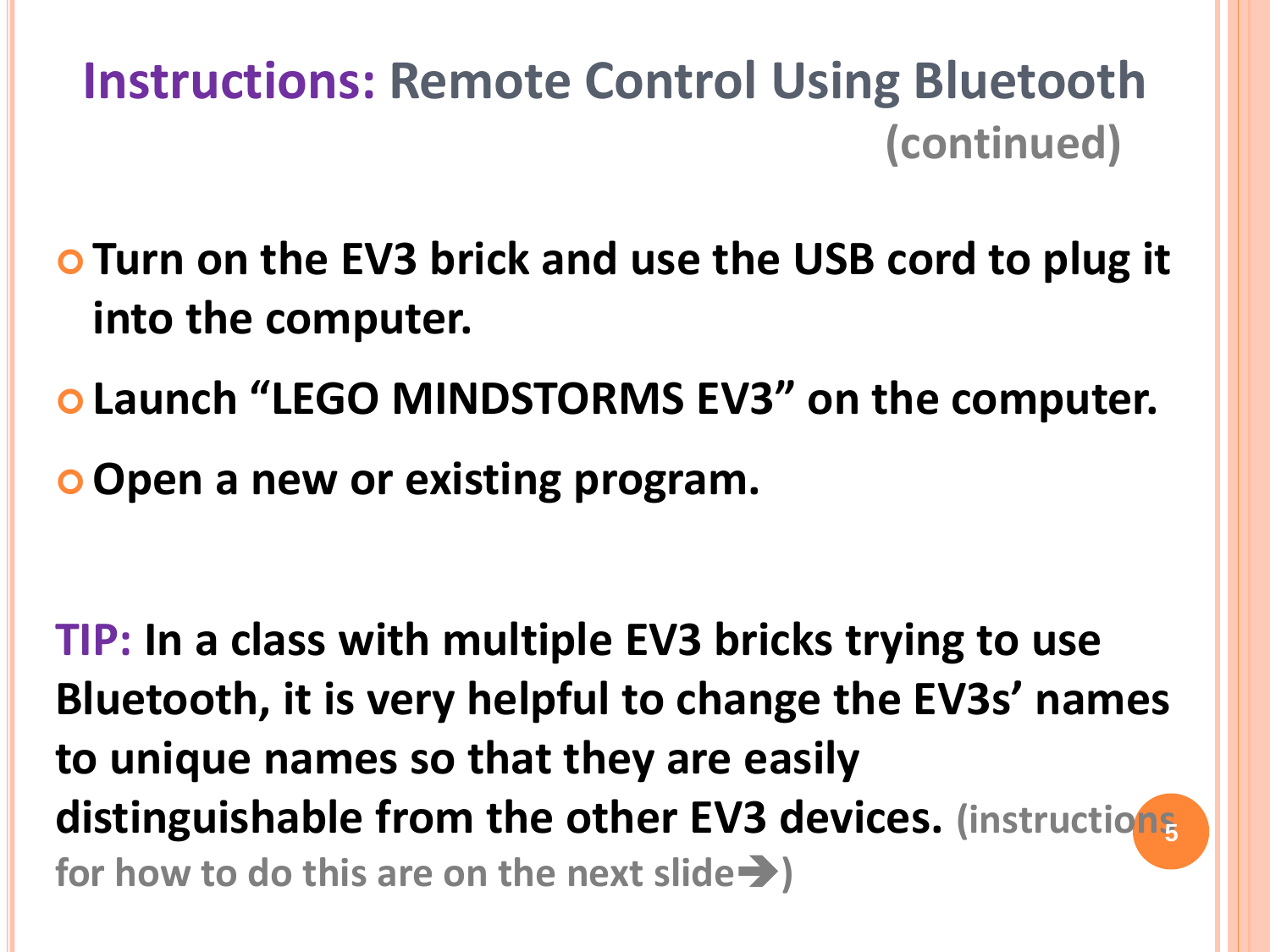- **Look for a gray panel of buttons in the bottom right corner of the screen.**
- **Click on the button with a picture of the EV3 brick on it.**
- **Click "Scan."**
- **Select the EV3 device and press connect.**
- **The name of the EV3 (default is "EV3") is provided in a dialogue box.**
- **Click inside the dialogue box and change the name to something unique (such as "EV3 1").**
- **Close the dialogue box. 66**

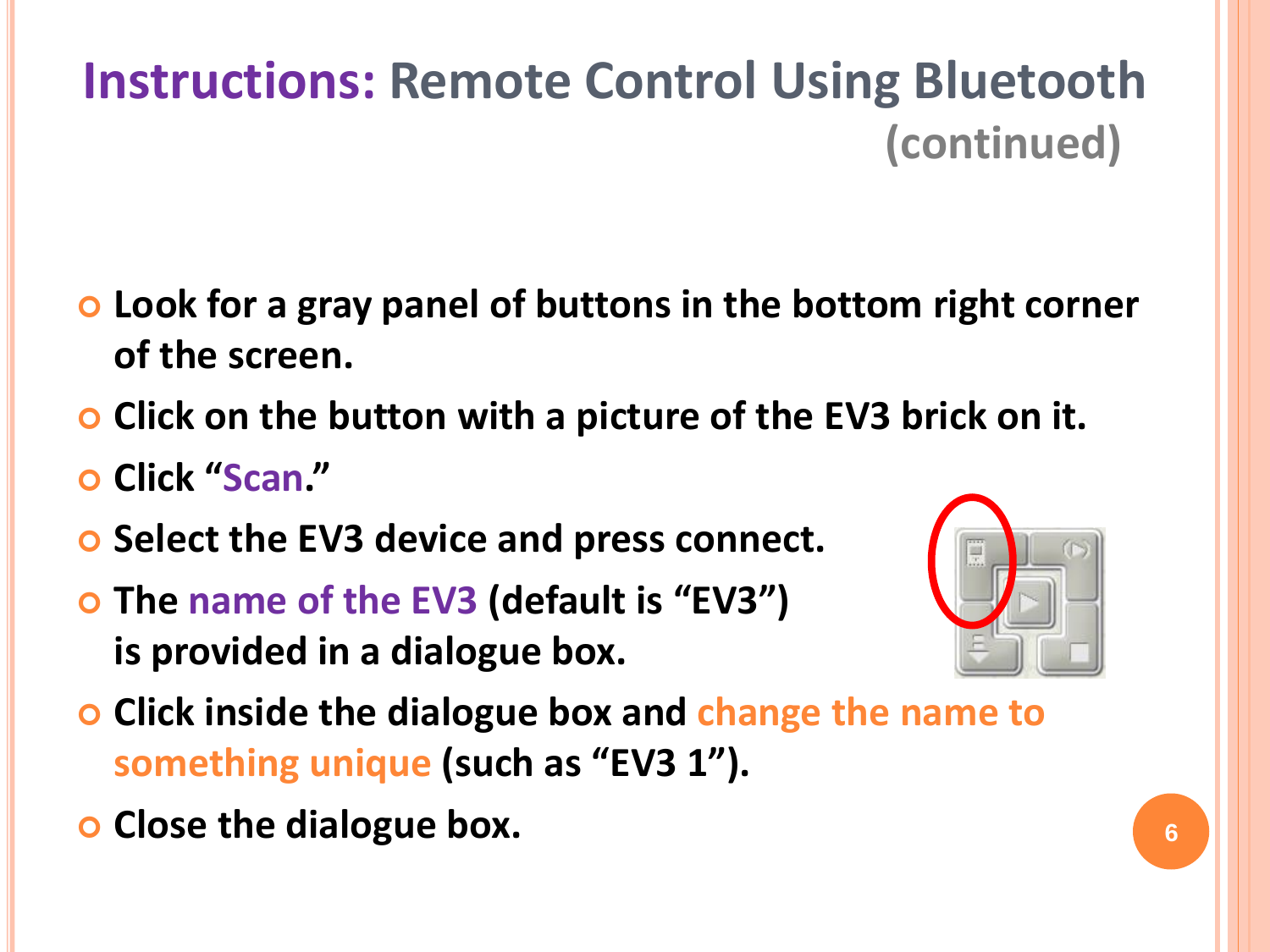**Next, to turn on Bluetooth on the EV3 brick:**

- **1. Select Bluetooth on the Settings page.**
- **2. Using the Up and Down buttons, select the word "Bluetooth," then press the Center button for OK.**
- **3. A check mark will appear in the Bluetooth box.**

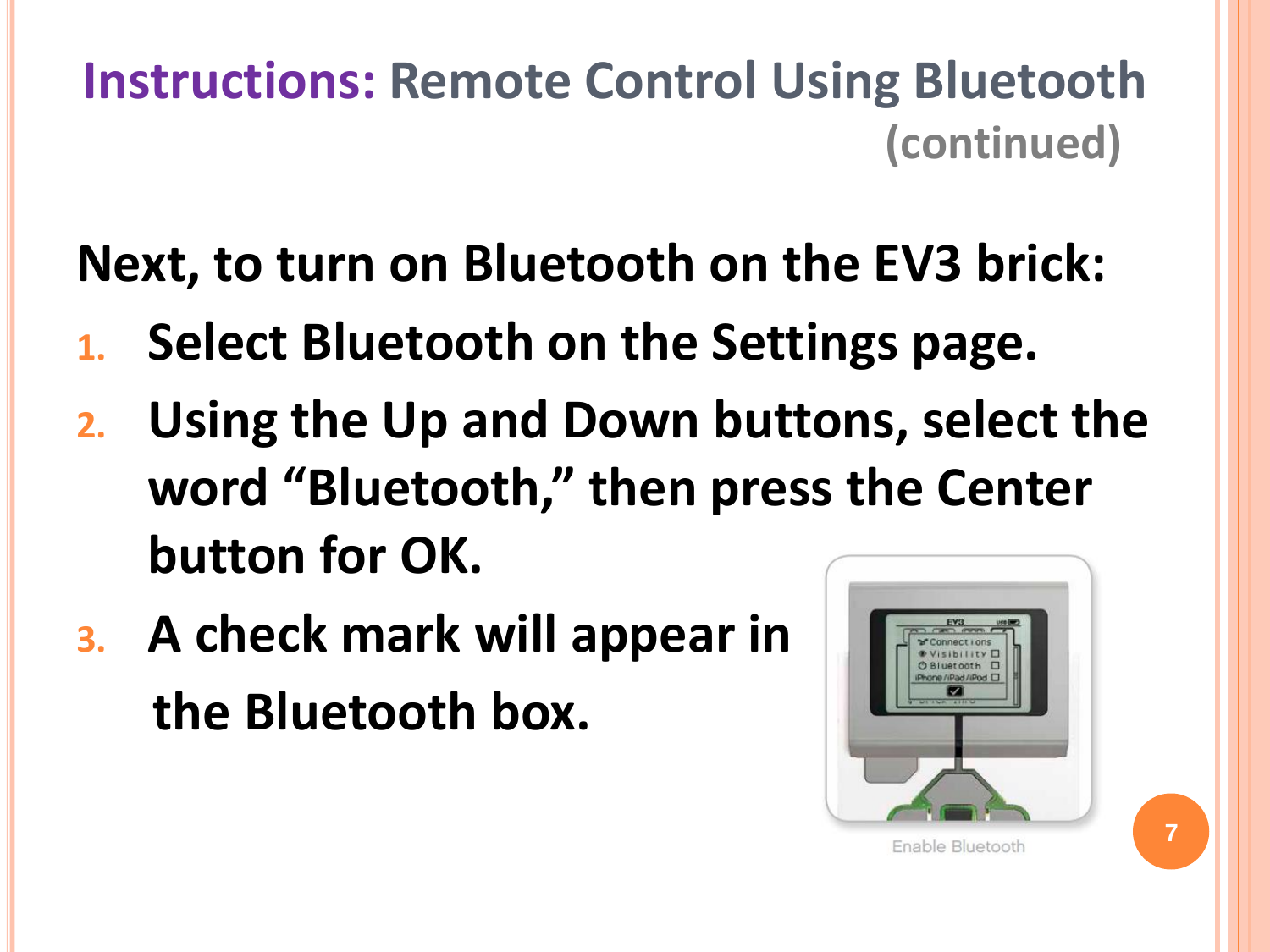- **At the Google Play store, download the "EV3 Simple Remote" app at**  [https://play.google.com/store/apps/details](https://play.google.com/store/apps/details?id=com.EV3.Simple&hl=en) ?id=com.EV3.Simple&hl=en
- **Open the downloaded app on your phone.**
- **Click "Yes" if it asks whether it is okay to turn Bluetooth on.**
- **O** Then push Connect at the **center of the screen.**  $8$

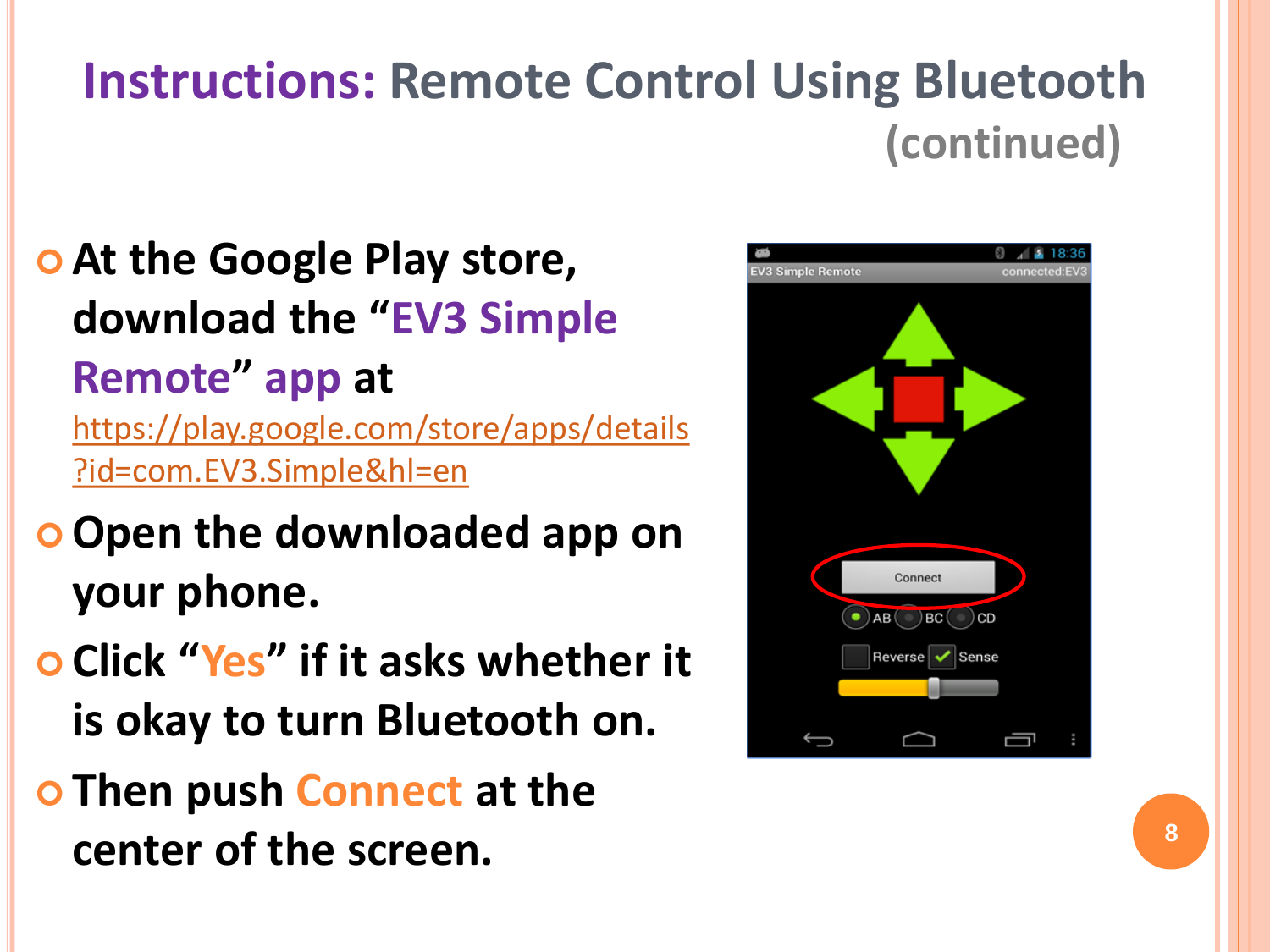- **When prompted, hit Scan.**
- **After a few seconds, the name you just gave your EV3 should appear. Click this name.**
- **After a few more seconds, the phone should be connected to the EV3.**
- **Use the arrow keys on the phone to remotely control the EV3 robot!**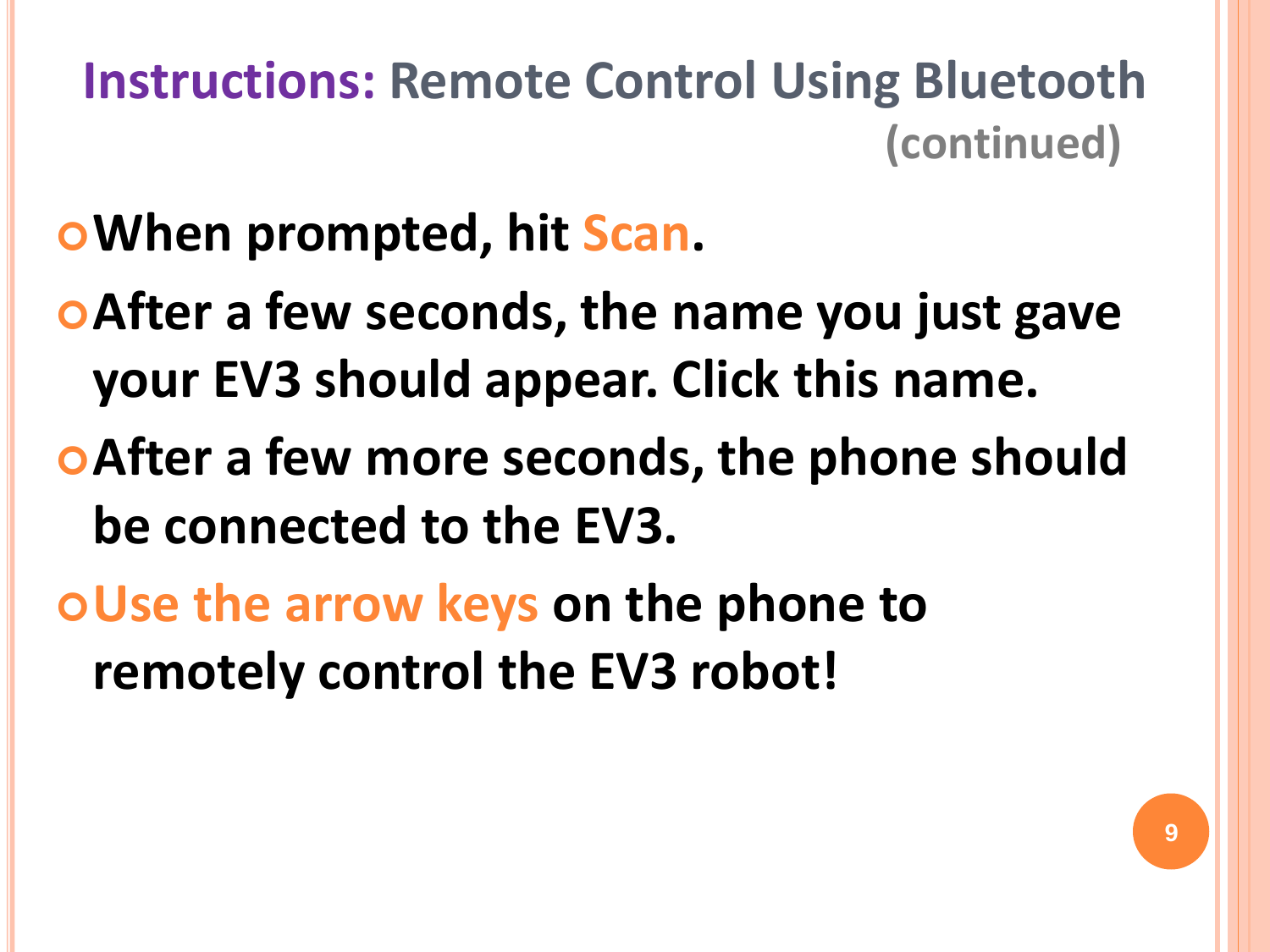## **Activity: Use a Bluetooth Connection to Guide the EV3 Robot through the Maze with Remote Control**

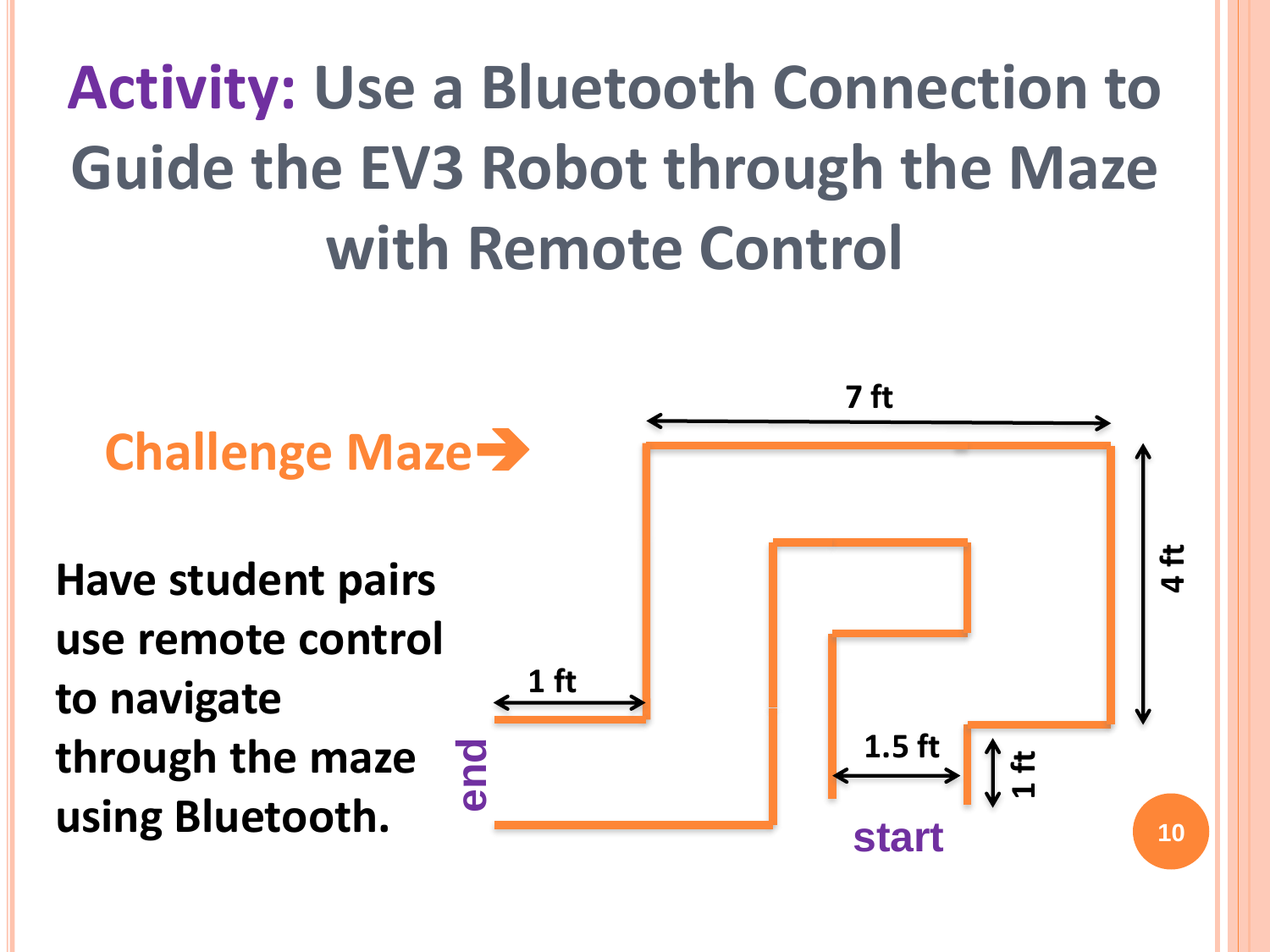#### **Remote Control Using Bluetooth Post-Quiz**

**1. What is the name of the wireless electrical connection that the EV3 can make?** 

**2. In this activity, which two devices share an electrical connection?** 

**3. Which device is sending messages? Which device is receiving messages?**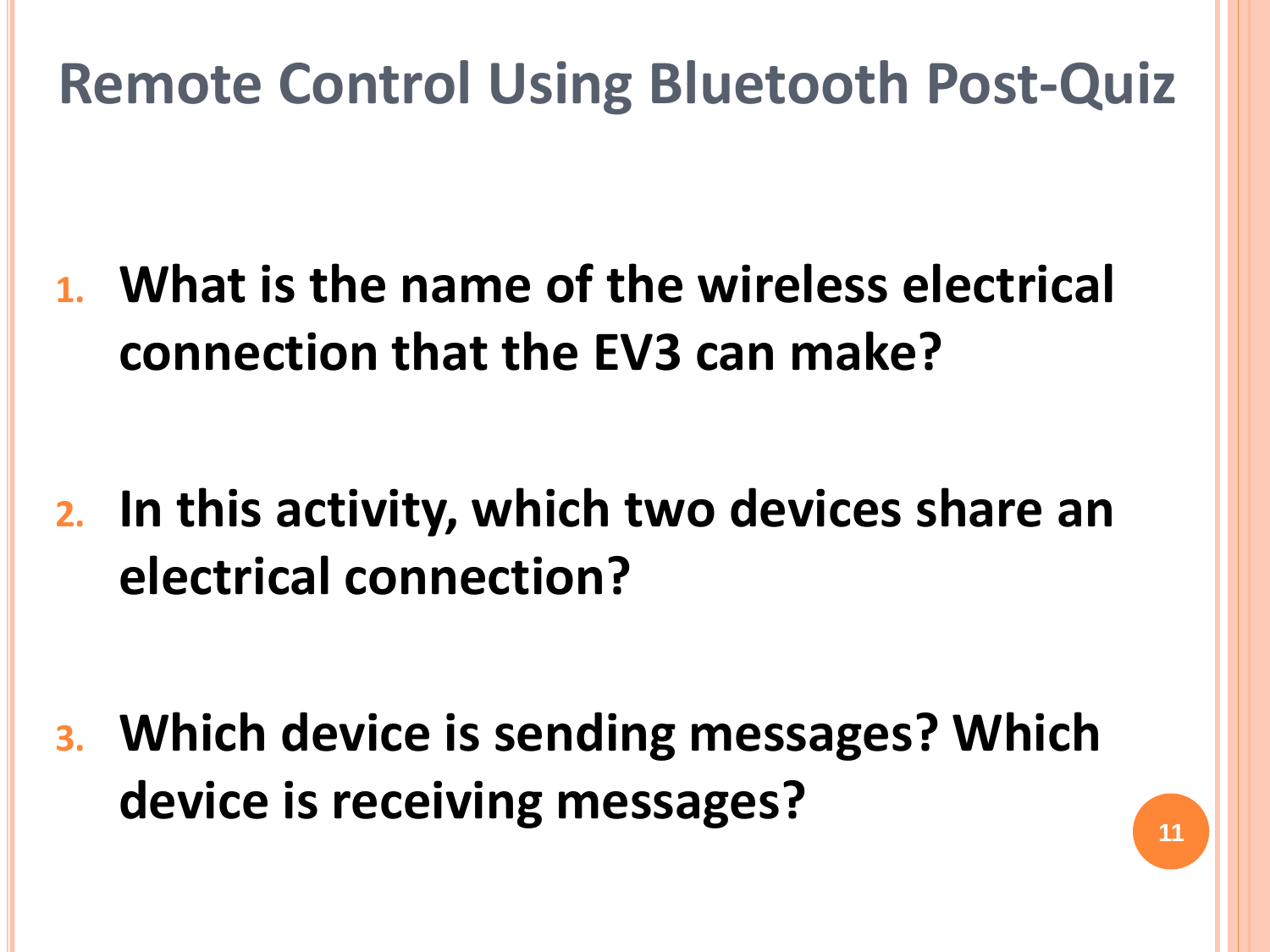#### **Remote Control Using Bluetooth Post-Quiz Answers**

- **1. What is the name of the wireless electrical connection that the EV3 can make? Bluetooth**
- **2. In this activity, which two devices share an electrical connection?**

**EV3 brick and Android phone.**

**3. Which device is sending messages? Which device is receiving messages?**

**The Android phone sends messages that are received by the EV3 brick.**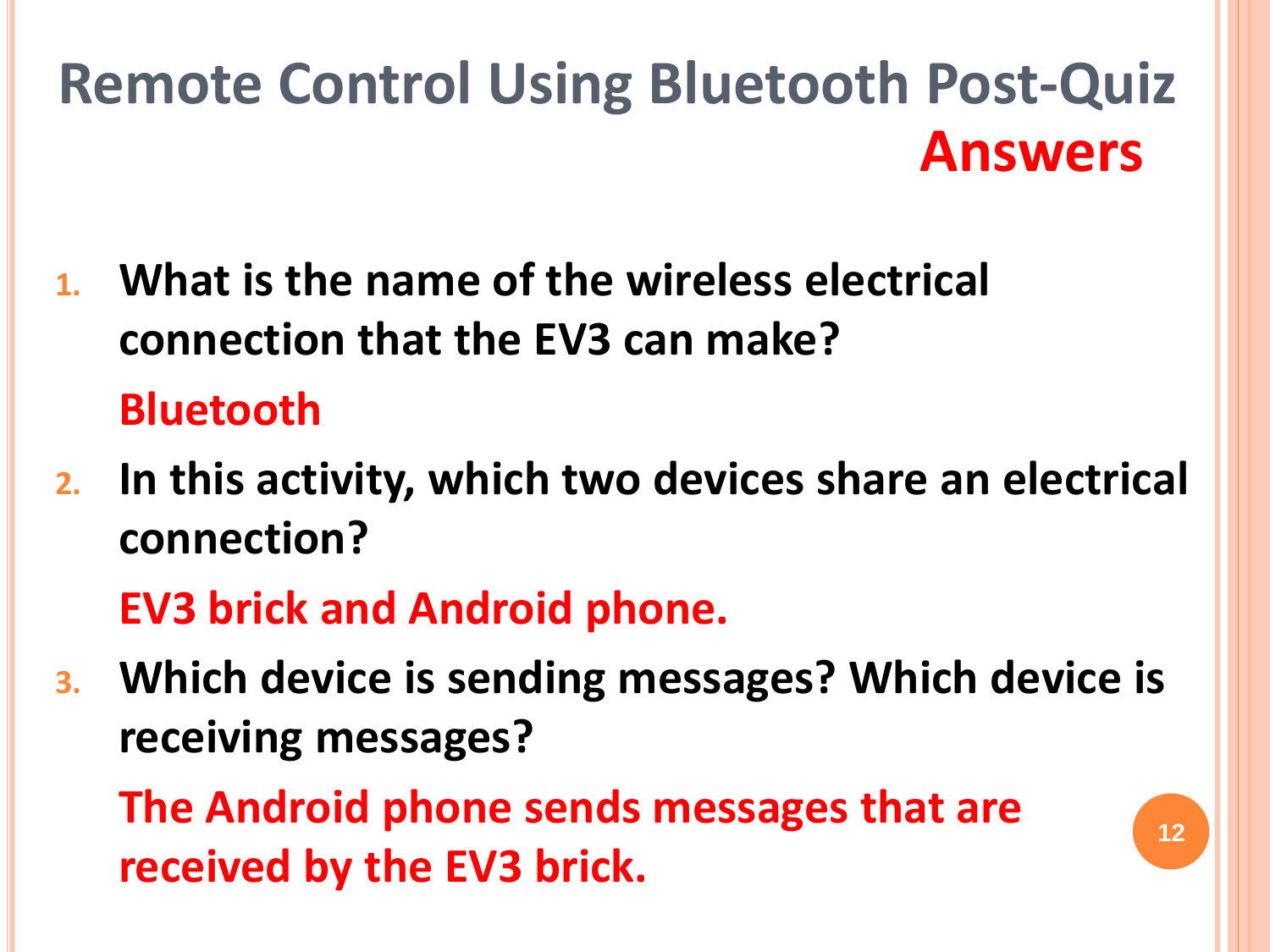## **Vocabulary**

**Android: A type of operating system designed for smartphones and tablet computers.** 

**Bluetooth: A type of wireless electrical connection used for communication between two devices.**

**electrical connection: The link or bond that passes electricity between two or more things.**